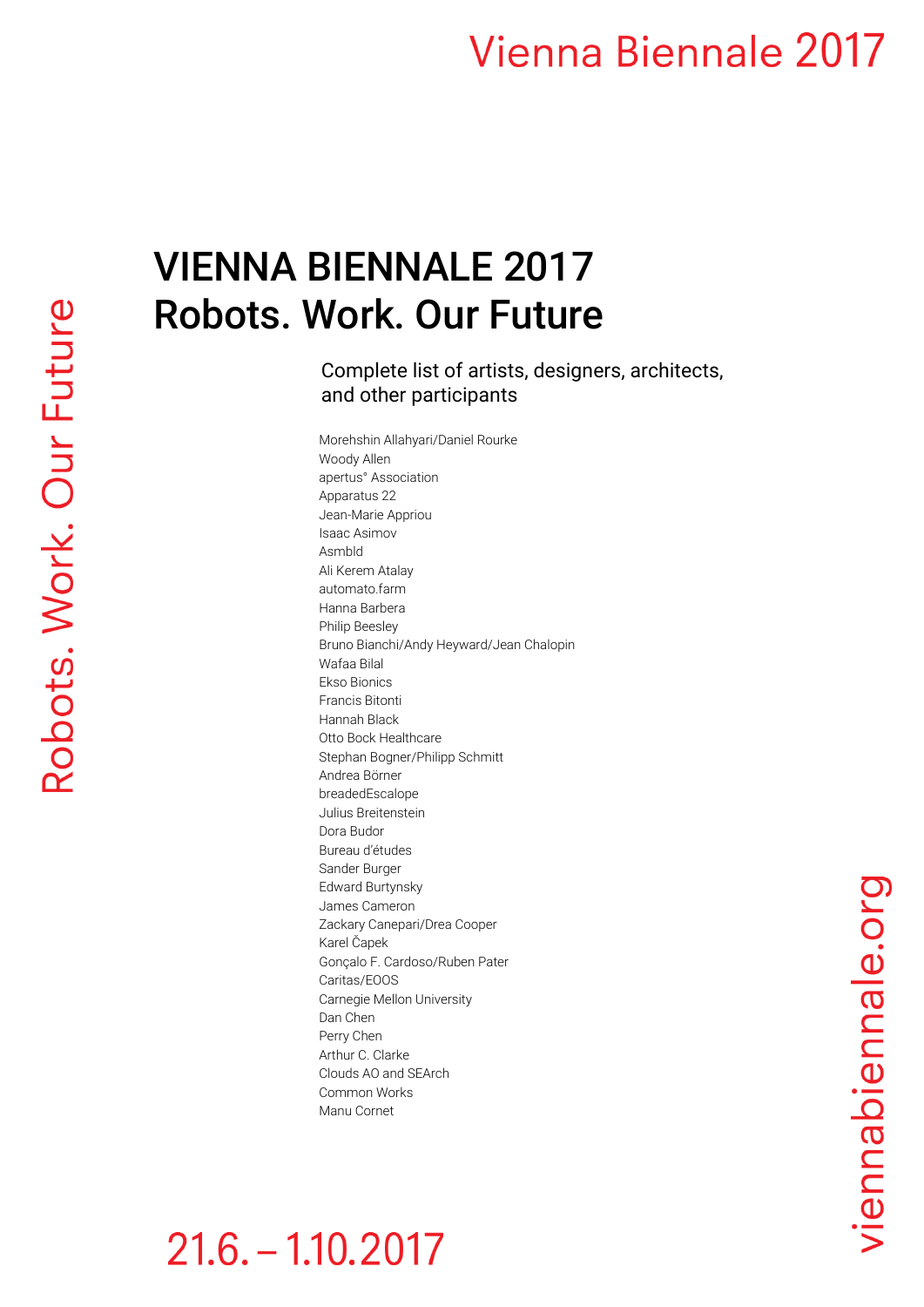Page 2

Robots. Work. Our Future

Danilo Correale Jan De Coster Douglas Coupland Creative team at the UK Government Digital Service Björk/Chris Cunningham CurVoxels Daft Punk Dangerous Things LLC Mariechen Danz Charlotte De Rafelis de Brovej Designbüro Studio Dankl Design Friction Disney/Pixar Animation Studios Aleksandra Domanović Elena Doncev Teresa van Dongen Jan Hinrik Drevs Dunne & Raby ECAL Alicia Eggert Tal Erez Cécile B. Evans Fair Cap Collective Sophie Falkeis Harun Farocki Lang Fei Jesko Fezer & Studio Experimentelles Design Juliane Fink Aleksandra Fischer Flying Lotus/Beeple Flower Robotics Laura Forlano/Marshall Brown/Lili Du/Ron Henderson/Jack Guthman Vincent Fournier Lukas Franciszkiewicz (Takram) Sarah Franzl Padhi Frieberger Alexandra Fruhstorfer Anne Galloway/Dani Clode Alex Garland Yves Gellie Girls Garage Bruno Gironcoli Juliette Goiffon/Charles Beauté Lena Gold Sofia Goscinski Gramazio Kohler Research/ETH Zürich Daiga Grantina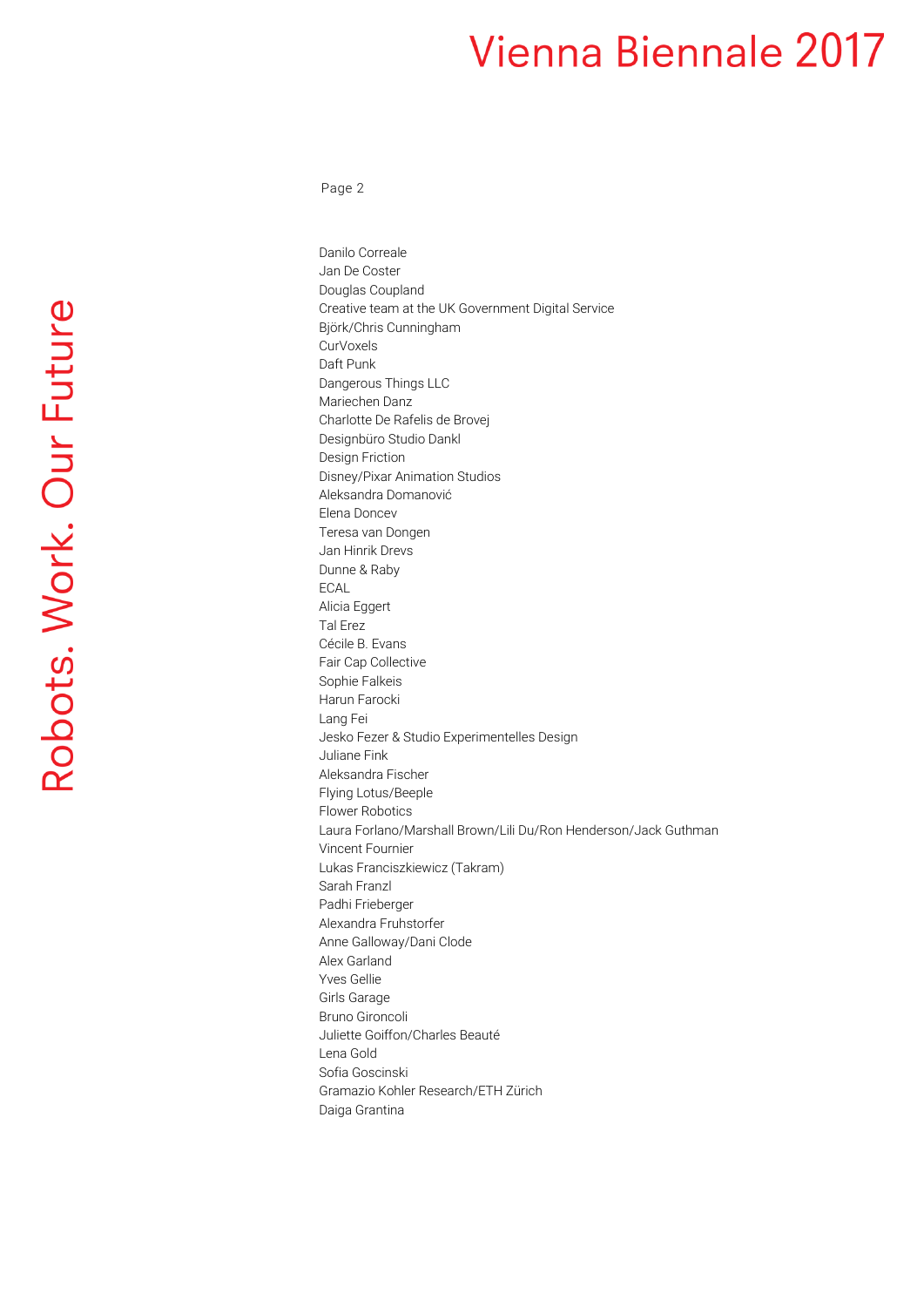Page 3

Robots. Work. Our Future

Kevin Grennan Matt Groening/David X. Cohen Vicente Guallart/IAAC Nilbar Güreş Anna Gulinska Ian Gwilt Alexander Hagner/gaupenraub +/- Hanna-Barbera Productions Frederic Hart/Tillman Breiseth John Heartfield Gabu Heindl Viktoria Heinrich/Marlene Wagner Sara Hendren/Caitrin Lynch Ron Herron, Archigram Susanna Hertrich Louise Hervé/Chloé Maillet Het Nieuwe Instituut Rotterdam Fabio Hofer Lisa Hofer Guy Hoffman/Oren Zuckerman Holland Haptics Lisa Holzer Jesse Howard Höweler + Yoon Architecture Zan-Lun Huang Ted Hunt/Luke Sturgeon/Hiroki Yokoyama ICD University of Stuttgart Keiji Inafune/Capcom Interactive Architecture Lab Alfredo Jaar Andrés Jaque/Office for Political Innovation Markus Jeschaunig Spike Jonze Joris Laarman Lab Birgit Jürgenssen Floris Kaayk Genghis Khan Fabrication Co. Friedrich Kiesler Elizabeth King/Richard Kizu-Blaire Daniel Kloboucnik Stephanie Kneissl Zissis Kotionis+Phoebe Giannisi Ege Kökel Kraftwerk KRAM/WEISSHAAR Stanley Kubrick Joris Laarman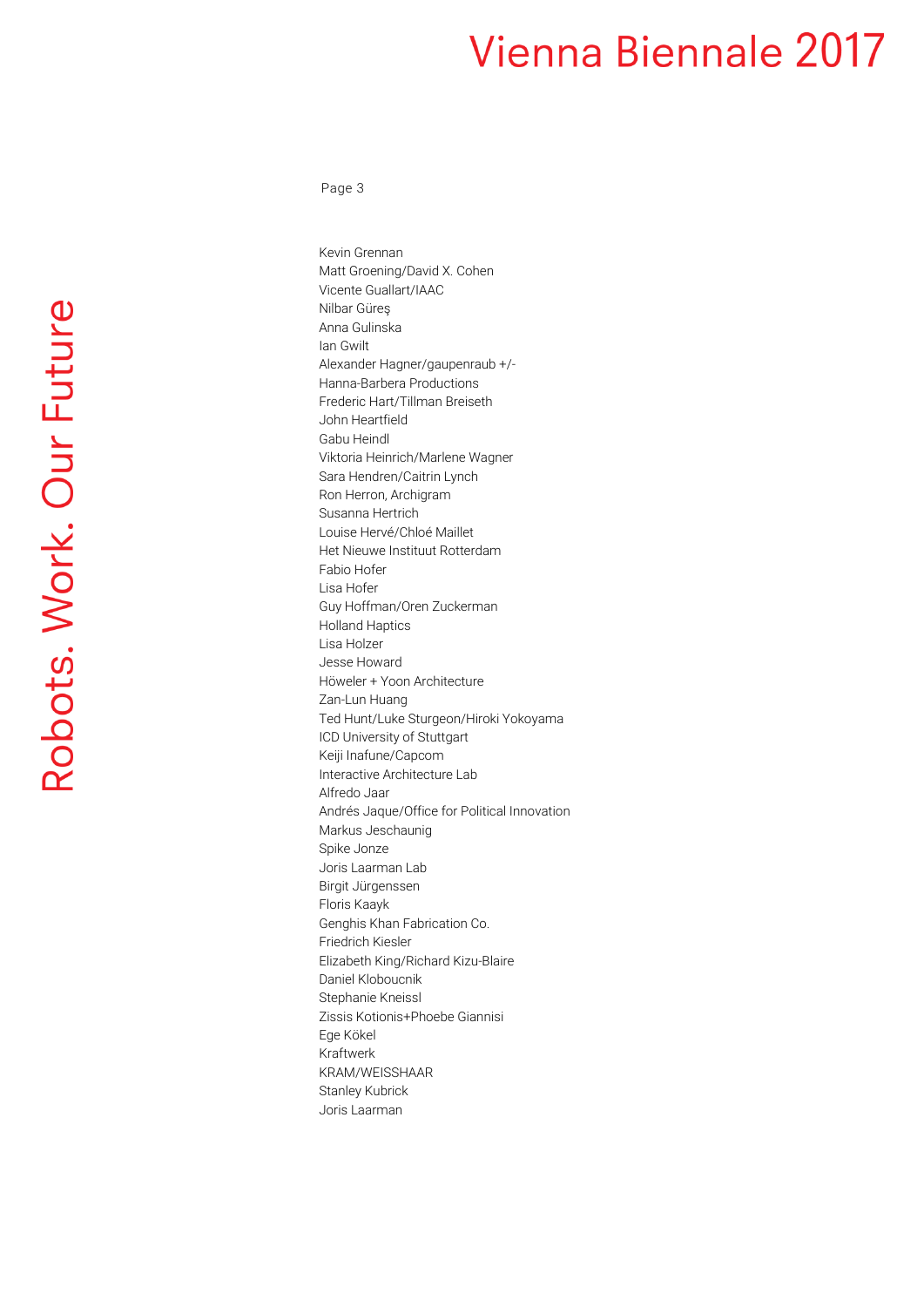Page 4

Robots. Work. Our Future

Maximilian Lackner Fritz Lang Glen A. Larson John Lasseter Sam Lavigne Zos Lee/Gina Jeon für AKA Anita Leisz Paul Leitner Leka SAS Lemmings Felix Lenz Liquid Factory Philipp Loidolt Thomas Lommée Angelica Lorenzi George Lucas Greg Lynn Aki Maita MakerNurse Joe Macleod Nicholas Masterton Keiichi Matsuda Tatsuya Matsui Tim Maughan Shawn Maximo Me and You and the Robot Sidsel Meineche Hansen meshit Mia Meusburger mischer'traxler studio (Katharina Mischer, Thomas Traxler) Ivica Mitrović/Oleg Šuran MIT Senseable City Lab Galo Moncayo Moth Collective Estelle Muller Matt Mullican Ute Müller Mz\* Baltazar's Laboratory NANK | Co:llaboratory NASA Next Nature Network Anna Neumerkel Christoph Niemann Charlotte Nordmoen Normally (OFFTIME) Open Bionics Team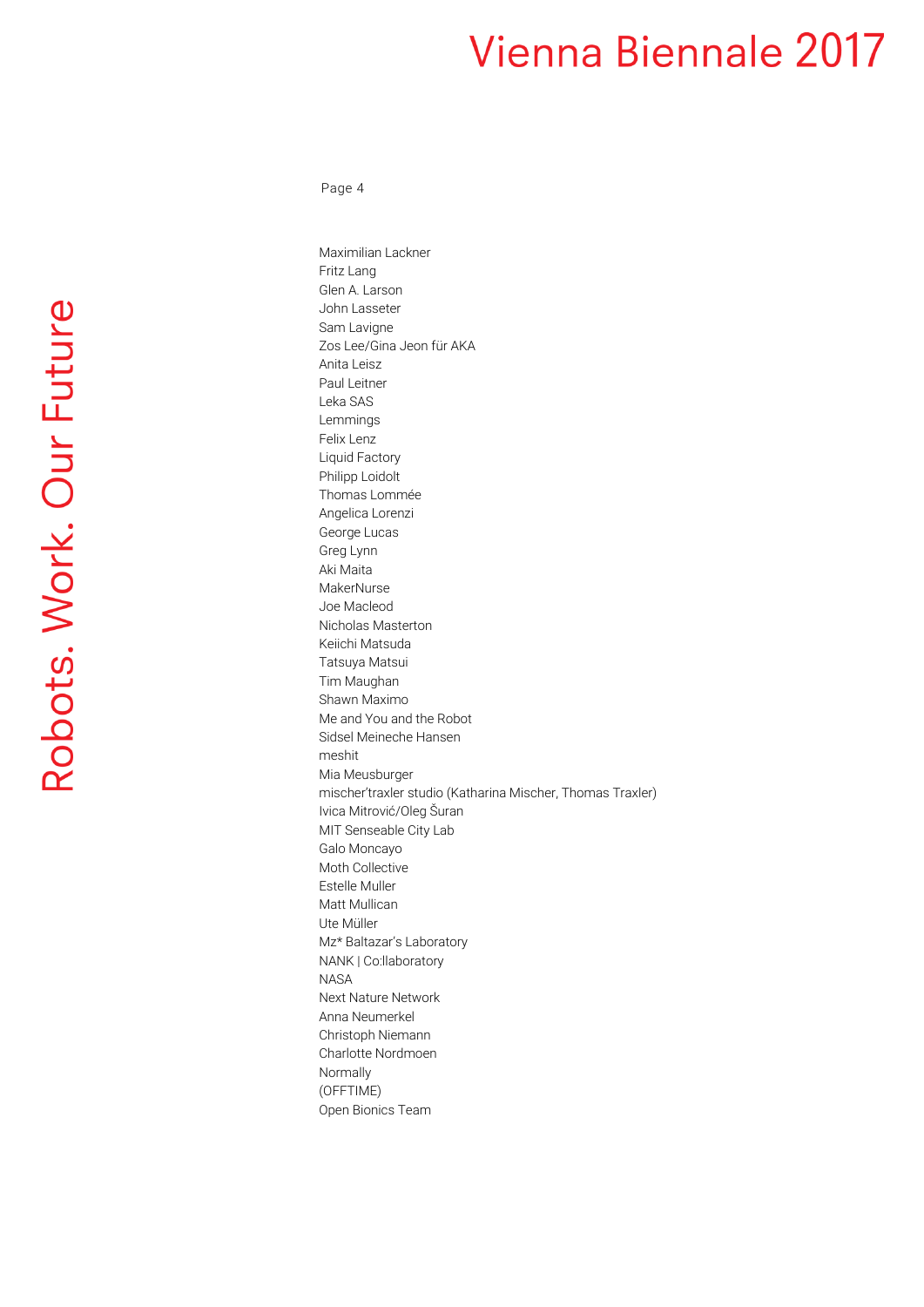Page 5

Robots. Work. Our Future

Julian Palacz Paradocks Johanna Pichlbauer Johanna Pichlbauer/Mia Meusburger Eric Pickersgill Joseph Popper Post-Couture Collective (Martijn van Strien) Isabel Prade Alex Proyas Aleksandra Radlak Gerard Ralló Sean Raspet Carlo Ratti Alexander Reben Magdalena Reiter Ula Reutina Tobias Revell Paul Ring Robo Technologies (Rustem Akishbekov/Anna Iarotska/Yuri Levin) robotlab Gene Roddenberry Signe Rose Rotor Rafaël Rozendaal Meike Schalk Maximilian Scheidl Dennis Schiaroli Klemens Schillinger | Eldine Heep Toni Schmale Romana Schmalisch/RobertSchlicht Philipp Schmitt/Stephan Bogner/Jonas Voigt Sarah Ancelle Schönfeld Jake Schreier Julia Schwarz Günther Selichar Florian Semlitsch Jerszy Seymour Jeremy Shaw Takanori Shibata Jekaterina Shipilenko Masamune Shirow Tessa Silva-Dawson Kiki Smith Robert R. Snody Bernhard Sommer Hajime Sorayama Ismael Soto